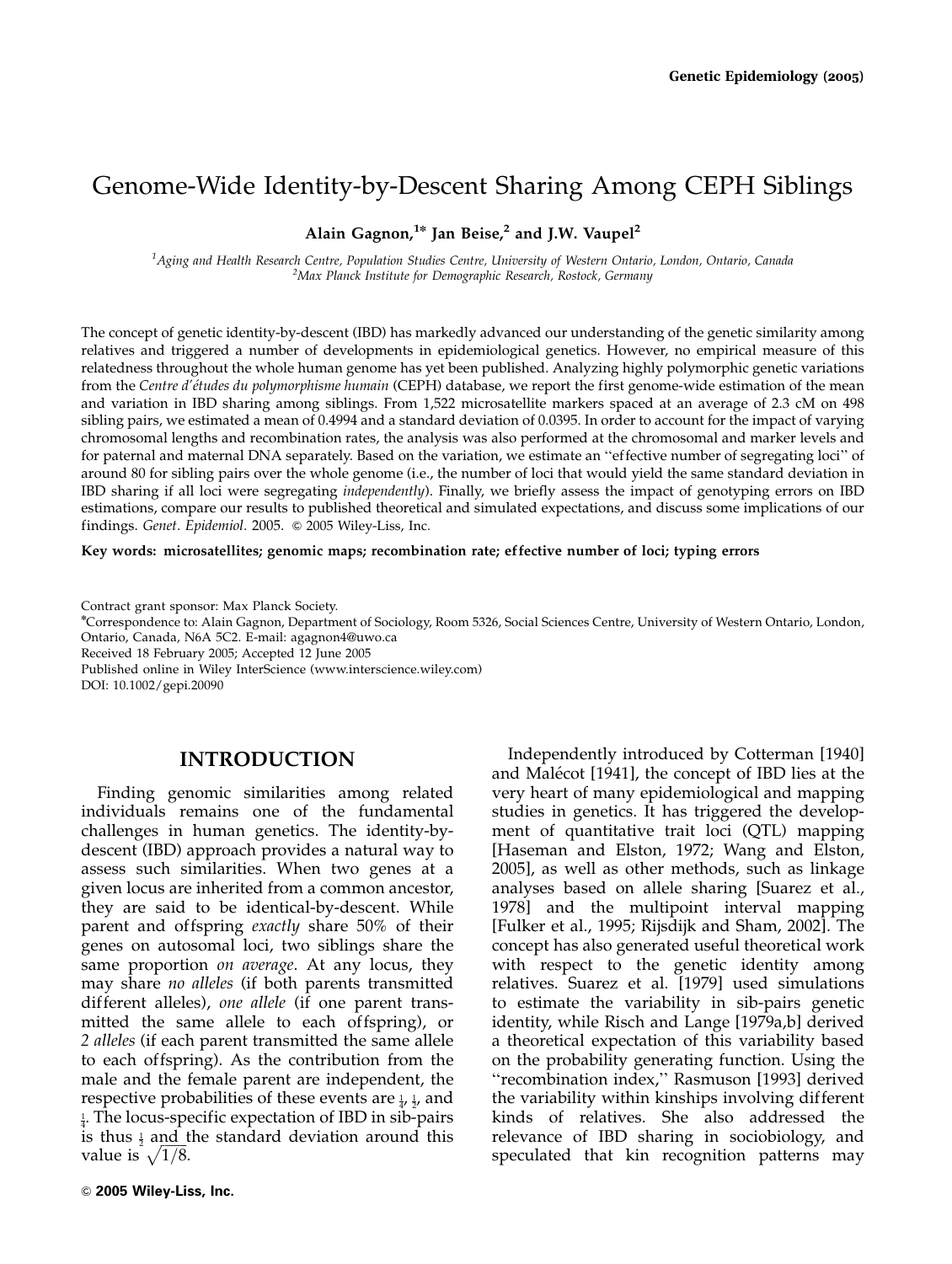require the assessment of genetic identity over a large number of loci. Recent developments in forensic analyses using DNA, which mostly base the identification of relatives through identity-bystate sharing (see for instance [Leclair et al., 2004; Presciuttini et al., 2002]), can also benefit from IBD assessments in the determination of population substructure through coancestry coefficients [Weir, 1994]. The most comprehensive theoretical studies on IBD sharing are probably those of Guo [1994, 1995, 1996]. Based on the work of K.P. Donnelly [1983], who has modeled each chromosome in an offspring as a two-state Markov chain, Guo has provided an extension of the concept to a group of relatives, as well as valuable computation methods and various applications.

Though many have addressed the theoretical distribution of IBD sharing over the whole genome, no empirical study on the subject has yet been published. This is understandable in light of technical dif ficulties and the massive scale of the genome, which prohibited any such accomplishment until the late 1990s. Recent advances in biotechnology have changed that situation. Two detailed comprehensive genetic maps have been published based on the CEPH and deCode families [Broman et al., 1998; Kong et al., 2002]. The development of single-nucleotide polymorphisms (SNP) linkage maps [Matise et al., 2003] and whole-genome scan of complex diseases based on these polymorphisms [John et al., 2004; Middleton et al., 2004; Pato et al., 2005] is now possible.

Using data on microsatellite markers from the eight ''CEPH reference families,'' we present the first genome-wide estimation of IBD sharing among pairs of siblings. We provide estimations for the mean and the standard deviation of this variable at different levels of observation (genome, chromosome, and marker levels), and compare these empirical estimations to published theoretical expectations and simulations. Furthermore, as several studies have shown that the recombination rate is higher in female gametes than in male gametes [Broman et al., 1998; Jensen-Seaman et al., 2004; Kong et al., 2002; Matise et al., 2003; Yu et al., 2001], all analyses were performed for maternal and paternal DNA separately, as well as for combined (maternal+paternal) DNA. Finally, we briefly assessed the impact of genotyping errors on IBD estimations from simulations of dif ferent rates of errors. Our aim is to furnish a baseline account of the variation in a dataset for which, a priori, there is no reason to suspect any deviation from random proportions.

## MATERIALS AND METHODS

#### IBD ESTIMATIONS

We analyzed the proportion of alleles shared by siblings at highly polymorphic microsatellite loci of the 22 autosomal chromosomes among the eight large reference families of the CEPH. We focused on the ''core'' CEPH families because the genotypes of these families have been extensively studied and are thus less likely to contain typing errors. The average number of children in the pedigrees is 11.75, and the total number of sibpairs 517. In sibships larger than two  $(s > 2)$  as in the CEPH families, only  $(s - 1)$  of the  $s(s - 1)/2$  sibpairs may be considered as independent [Collins and Morton, 1995]. Thus, the effective number of sib-pairs in our study is approximately equal to  $8(12-1)=88$ . Although this non-independence results in an asymmetrical restriction in the range of IBD values, it does not affect the variability of IBD scores in sibships [Suarez et al., 1979].

All genotypes were downloaded from the CEPH Genotype database browser V2.0b. We used the so-called ''AFM markers,'' which offer maximum accuracy among the CEPH markers (personal communication from Mourad Sahbatou of the CEPH). These dinucleotide repeats (AC)n markers were used in the construction of genetic maps (e.g., Genethon) and were thus submitted to numerous quality control checks [Dib et al., 1996]. In order to minimize the ambiguity concerning the phase, only markers having a heterozygosity of at least 60% were first selected  $(N = 4.015)$ . Because an uneven distribution of distances between markers would result in an artificial increase of the genome-wide variance in genetic identity, we trimmed this first set in such a way as to obtain a subset of the most heterozygous markers separated by at least 1 cM and at most 5 cM. This resulted in a total number of markers of  $N = 1,522$ , interspaced by 2.3 cM on average. The Marshfield Map [Broman et al., 1998] was used to estimate the distances between the markers. Like the Genethon map, this more recent map is also based on the CEPH families, but comprises essentially tri- and tetranucleotide markers [Weber and Broman, 2001].

All IBD measures were performed by the ''-ibd'' and ''-extended'' functions of the ''Multipoint Engine for Rapid Likelihood Inferences'' [Abecasis et al., 2002]. ''MERLIN'' can rapidly solve for phase ambiguity by taking into account the information contained at the surrounding markers.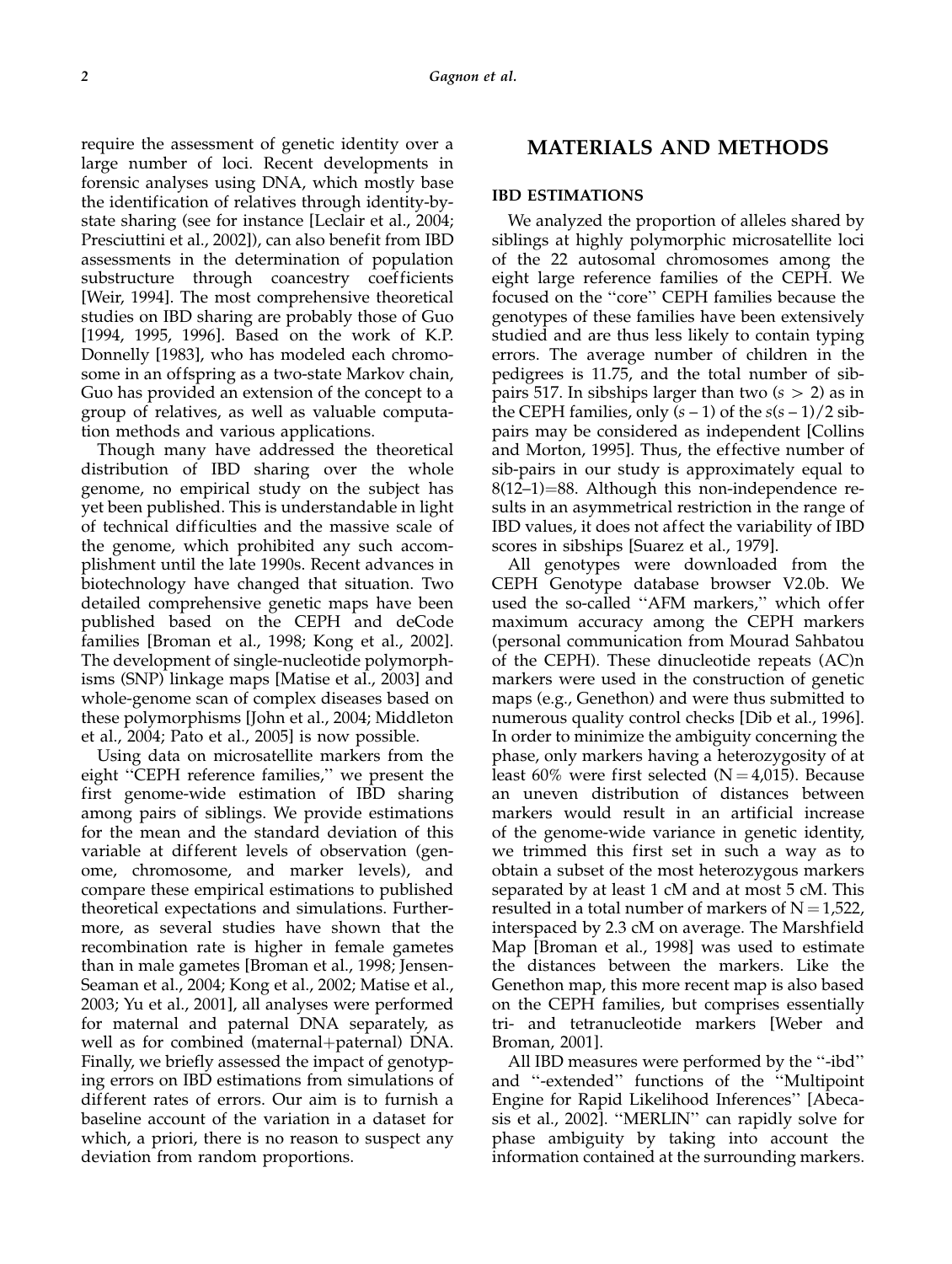The algorithm generates accurate probabilities that the siblings share 0, 1, or 2 genes at the ambiguous locus provided that the phase is known at nearby loci. Such ''multipoint'' analysis, however, can buffer out a sizeable amount of the standard deviation of IBD sharing, an undesirable outcome given our main goal, i.e., to provide the most accurate estimations of the mean and the variation of actual IBD sharing at the genome level. Consequently, for each marker, we selected only the sibling pairs for which the phase was known without any ambiguity. Note that all allele matching estimates refer to IBD, not to identity by state. The IBD status was determined from the parents' genotypes uniquely.

#### THE IMPACT OF GENOTYPING ERRORS ON IBD ESTIMATIONS

Estimates of the rate of genotyping errors range from 0.5% [Nicolae and Cox, 2002] and 1% [Ott, 1999] to 3% [Brzustowicz et al., 1993]. Some errors may be easily detected when the genotypes of the parents, along with the genotype of the siblings in focus, are known. In such situations, the occurrence of an allele absent in the parental generation clearly indicates a slip-up in the genotyping. Fortunately, the AFM markers of the CEPH database that we used were already cleaned for these simple Mendelian errors. If multipoint data are available, additional unlikely genotypes can also be detected. The ''-error'' procedure implemented in Merlin finds genotypes that imply a recombination pattern that is not supported by the surrounding markers [Abecasis et al., 2002]. In the present analysis, some inconsistencies of that kind were found, and the unlikely genotypes were removed using the "-pedwipe" command also implemented in Merlin. That being said, we found no inconsistencies on chromosome 8, 14, 15, 16, and 17 and very few on the others, perhaps with the exception of chromosome 13, for which 4 individuals had an unlikely genotype at marker D13S1274.

Having minimized the occurrence of genotyping errors in our data as much as possible, we nevertheless attempted to assess their general impact. Although errors can be a major nuisance in linkage analysis [Mitchell et al., 2003; Zou and Zhao, 2004], it remains to be determined whether or not they significantly affect genome-wide IBD estimations. We put forth a simple analysis that replicates the prevailing conditions when the multipoint procedure is not performed. At any locus, an allele may be confused with the other allele present in the same parent, an eventuality that is compatible with Mendelian inheritance and may easily go undetected if the phase at nearby loci is not taken into account. Starting from a reduced sample of our data (with a minimum of 345, a maximum of 517, and an average of 452.55 markers), we simulated such swapping of parental alleles in 5 replicates. To simplify, only one allele per marker was susceptible of being changed. A genotyping error rate of 1%, which falls within reported values, was first simulated. Higher rates of 5 and 10% (an extreme, unlikely case scenario) were also simulated in order to fully assess the range of the impact of errors. The IBD estimation analysis that thus followed was identical to the one performed on the original, non-simulated data (except that, of course, the ''-error'' and ''-pedwipe'' procedure were not performed on the reduced ''experimental'' dataset).

#### RESULTS

#### THE OVERALL DISTRIBUTION OF IBD SHARING

Our analysis provided no evidence for any significant deviation from random expectations. Over 397,831 pairwise comparisons considering each pair of siblings separately for each marker, the mean IBD sharing was 49.984% and the standard deviation 35.34%. These percentages are almost identical to the expectation and the standard deviation of a random variable that can take the values 0,  $\frac{1}{2}$ , and 1 with the probability  $\frac{1}{4}$ ,  $\frac{1}{2}$ , and <sup>1</sup> 4 , respectively. As previously stated, such a random variable has a mean of <sub>1</sub> and a standard random variable has a mean of  $\frac{1}{2}$  and a standard deviation of  $\sqrt{1/8}$  (= 35.36%). A test of proportion using a value of  $n=8,800$  for the number of "trials" yielded a test statistic of  $Z=-0.030$  and a large p value of 0.976.

Breaking down the tabulations by sibling pairs, and using 600 to 900 markers on the 22 autosomal chromosomes, a mean IBD sharing of 49.94 % and a standard deviation of 3.95% were found for 498 sibling pairs. (The number of sibling pairs is  $< 517$ because all pairs for which the IBD status was not known for more than 600 markers were removed.) These figures agree with results obtained from simulations. Simulating a Poisson process for the breaks (and recombination) without interference along each chromosome, a mean of 50% and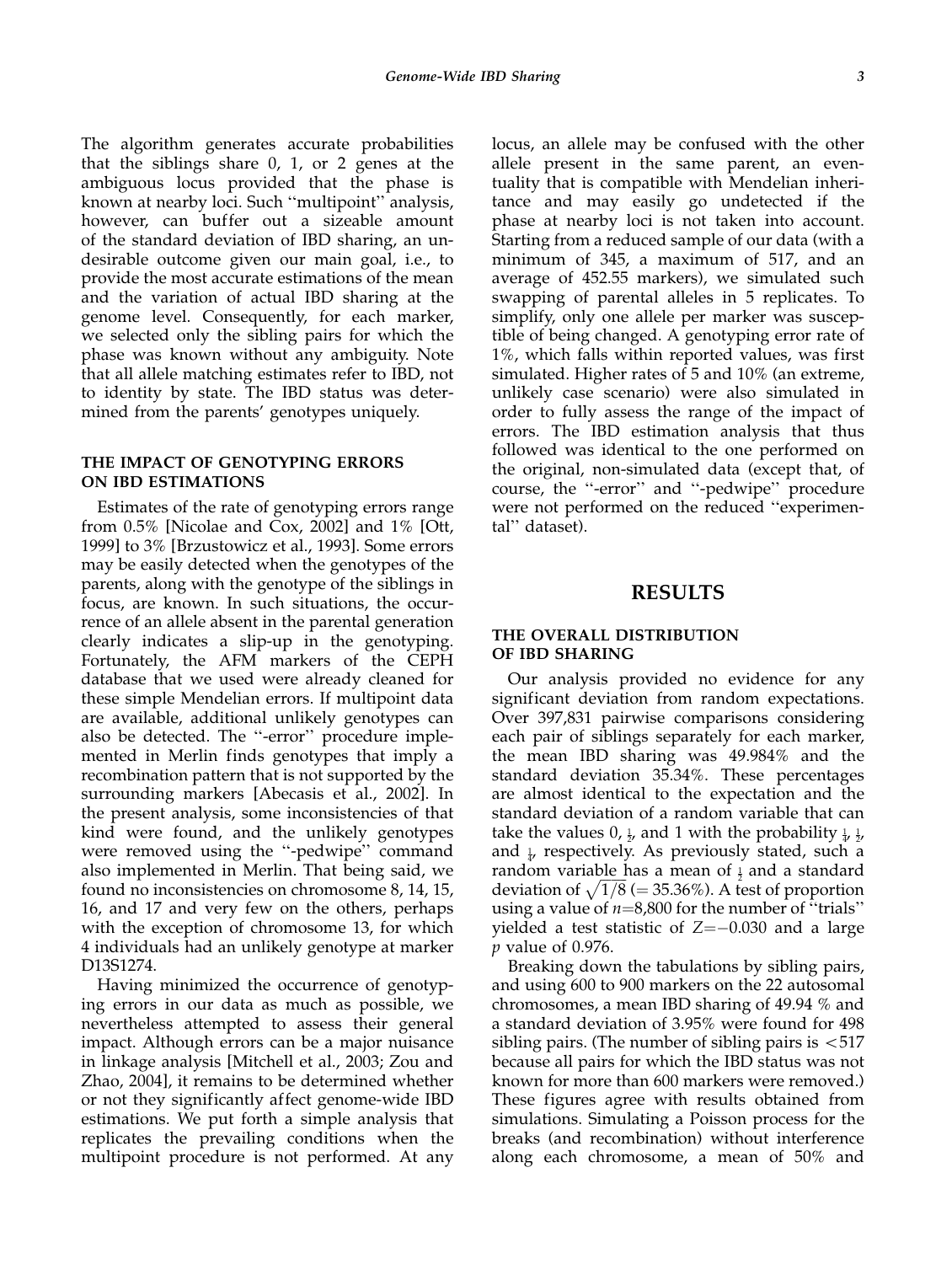a standard deviation of 4.2% were obtained. For maternal and paternal DNA, our estimated standard deviations are, respectively, 4.82% and 6.19%.

Based on the variation in IBD sharing, we can define and estimate an ''effective number of loci''  $n_e$  in the human genome, that is, the number of loci that would yield the same standard deviation in the proportion of genome shared between siblings if all loci were segregating independently. When only one locus is considered, the standard when only one locus is considered, the standard deviation of IBD sharing is  $\sqrt{1/8}$  or  $\sqrt{.125}$ . For  $n_e$ independent loci, it is  $\sqrt{.125/n_e}$ . Equating the latter to our estimated s.d. of 3.95%, we find  $n_e = 80.2$ . In other words,  $\sim 80$  loci segregating independently in the human genome would give the same standard deviation in IBD sharing among siblings as the actual partially linked loci do. An effective number of loci can also be calculated for sex-specific DNA. Noting that the calculated for sex-spectric DNA. Noting that the standard deviation would be  $\sqrt{.25/n_e}$  in this case, we obtain  $n_e \approx 108$  and  $n_e \approx 65$ , respectively, for maternal and paternal DNA.

Figure 1 shows the distribution of IBD sharing in sibling pairs for combined (maternal+paternal), maternal, and paternal DNA. Two panels are presented with histograms on the same data using dif ferent binning sizes. For example, the bars located at the middle of each of the three distributions in Figure 1a (low-resolution panel) includes all pairs of siblings who share between 47.5 and 52.5% of their combined, maternal, and paternal DNA, respectively. In Figure 1b (highresolution panel), the sizes of the bins are reduced to give more details about the distribution. It can be seen, for example, that exactly 50 sibling pairs shared between 49.5 and 50.5% of their combined (maternal+paternal) DNA.

It is clear that the sharing of paternal alleles has a larger spread than that of maternal alleles. This was expected in as much as the recombination rate (and the number of independent segregating units) is smaller in paternal than in maternal gametes. Note that the sharing of paternal DNA may vary between 30 and 69%, whereas the sharing of maternal DNA is never less than 34%



Fig. 1. Frequency distribution of the proportion of genome shared identical by descent among CEPH siblings (n=498 sibling pairs).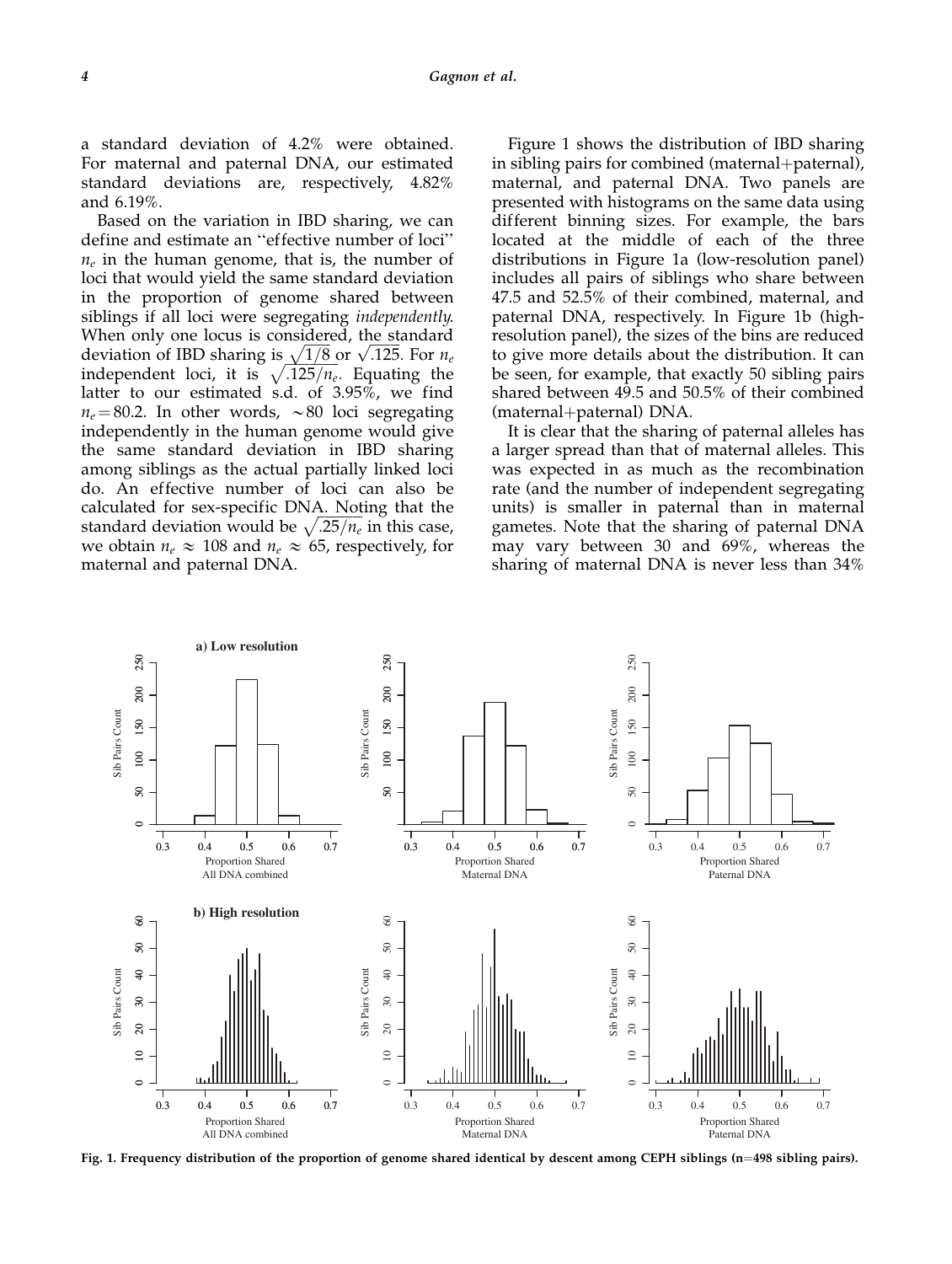or greater than 66%. More generally, the quarter of sib-pairs who share the least DNA share 44.9% of their alleles on average, while those who share the most share 54.8%. The corresponding proportions are 43.8 and 55.9% for maternal DNA, and 42.0 and 57.7% for paternal DNA. The scores are even more spread out at the chromosomal level.

#### DISTRIBUTION PER CHROMOSOME

Table I lists first, for each chromosome, the mean and the standard deviation of IBD sharing among siblings for all (maternal+paternal) DNA, as well as for maternal and paternal DNA separately. From chromosome 1 to 22, one sees a sizable increase in the standard deviation. For combined (maternal+paternal) DNA, the standard deviation goes from 13.5% on chromosome 1 up to 27.2% on chromosome 22. Again, the most extreme tendencies are seen in paternal DNA, with standard deviations ranging between 20.9% and 38.6%. Table I also displays the effective number of loci for each chromosome for all DNA. For instance, chromosome 1 has about 7 effective loci, while chromosome 22 has less than 2. Note that by summing all the individual  $n_e$  pertaining

TABLE I. Proportion (%) and variation (%) of DNA shared IBD in sib-pairs per chromosome

to each chromosome, we obtain 80.3 ef fective loci, a result almost identical to the one obtained above for the whole genome (80.2; see The Overall Distribution of IBD Sharing). This remarkable property of additivity is not a coincidence and is apparent in Guo's [1996] formula relating chromosomal lengths to variations in IBD sharing.

Table II shows the proportions of siblings who share no DNA or their entire DNA on each chromosome. These proportions provide a way to estimate the total length (TL) of the chromosomes for each sex, and to assess the validity of our results. For example, 8.5% of sibling pairs do not share any paternal DNA on chromosome 19, while about the same proportion (7.9%) shares all. The corresponding figures for maternal DNA are 5.5 and 3.9%. Barring the unlikely events that crossovers repeatedly occur at the same spot, the proportion of sib-pairs sharing all or nothing on a chromosome is the probability of having no recombination at two independent meioses. This probability can be approximated by:  $P = e^{-2TL}$  so that  $TL = -\ln(P)/2$ . Thus, the paternal and maternal lengths of chromosome 19 should be approximately equal to  $TL = -\ln(16.4\%)/2 = 90.2 \text{ cM}$ , and  $TL = -\ln(9.4\%)/2 = 118$  cM, respectively. The first of these two estimates agrees with deCode's findings (92.6 cM; [Kong et al., 2002]). However,

|            | Combined |              | Maternal |      | Paternal     |      |              |
|------------|----------|--------------|----------|------|--------------|------|--------------|
| Chromosome | Mean     | Std.<br>dev. | $n_e$    | Mean | Std.<br>dev. | Mean | Std.<br>dev. |
| 1          | 48.7     | 13.5         | 6.8      | 49.4 | 16.5         | 48.1 | 20.9         |
| 2          | 49.4     | 14.0         | 6.4      | 49.2 | 16.5         | 49.6 | 22.2         |
| 3          | 50.1     | 14.9         | 5.6      | 48.8 | 19.3         | 51.3 | 22.4         |
| 4          | 52.5     | 16.7         | 4.5      | 50.6 | 19.3         | 54.4 | 25.2         |
| 5          | 49.4     | 16.6         | 4.5      | 49.2 | 19.2         | 49.7 | 27.0         |
| 6          | 49.3     | 18.7         | 3.6      | 48.8 | 22.2         | 49.8 | 27.7         |
| 7          | 49.3     | 16.1         | 4.8      | 49.2 | 18.6         | 49.4 | 26.6         |
| 8          | 51.1     | 18.1         | 3.8      | 50.4 | 19.7         | 51.8 | 29.1         |
| 9          | 49.5     | 18.7         | 3.6      | 50.1 | 22.8         | 48.8 | 28.2         |
| 10         | 48.8     | 17.9         | 3.9      | 49.0 | 20.6         | 48.6 | 27.6         |
| 11         | 49.9     | 19.2         | 3.4      | 50.5 | 22.0         | 49.3 | 30.9         |
| 12         | 50.4     | 17.9         | 3.9      | 50.3 | 19.9         | 50.5 | 28.0         |
| 13         | 49.8     | 21.3         | 2.8      | 50.8 | 26.7         | 48.8 | 33.5         |
| 14         | 50.7     | 21.4         | 2.7      | 50.3 | 23.9         | 51.1 | 32.7         |
| 15         | 51.3     | 21.7         | 2.7      | 51.0 | 25.0         | 51.6 | 33.5         |
| 16         | 50.7     | 20.5         | 3.0      | 49.5 | 23.2         | 51.9 | 33.0         |
| 17         | 49.5     | 20.1         | 3.1      | 49.7 | 23.7         | 49.3 | 31.8         |
| 18         | 49.7     | 20.7         | 2.9      | 50.9 | 22.9         | 48.6 | 32.6         |
| 19         | 49.3     | 21.7         | 2.6      | 49.9 | 26.4         | 48.6 | 33.4         |
| 20         | 50.1     | 24.2         | 2.1      | 50.6 | 26.2         | 49.6 | 37.9         |
| 21         | 49.3     | 26.6         | 1.8      | 49.2 | 36.0         | 49.5 | 38.6         |
| 22         | 50.8     | 27.2         | 1.7      | 50.2 | 33.8         | 51.4 | 38.5         |

TABLE II. Proportion (%) of sibling pairs sharing no DNA or their entire DNA per chromosome

|            | Combined |     | Maternal |      | Paternal |      |
|------------|----------|-----|----------|------|----------|------|
| Chromosome | Zero     | All | Zero     | All  | Zero     | All  |
| 1          | 0.0      | 0.0 | 0.0      | 0.0  | 0.0      | 0.0  |
| 2          | 0.0      | 0.0 | 0.0      | 0.0  | 0.2      | 0.2  |
| 3          | 0.0      | 0.0 | $0.0\,$  | 0.0  | $0.0\,$  | 0.2  |
| 4          | 0.0      | 0.0 | 0.2      | 0.0  | 0.8      | 1.0  |
| 5          | 0.0      | 0.0 | 0.8      | 0.4  | $0.8\,$  | 1.4  |
| 6          | 0.0      | 0.0 | 1.2      | 0.2  | 2.4      | 3.4  |
| 7          | 0.0      | 0.0 | 0.4      | 0.0  | 3.0      | 2.6  |
| 8          | 0.0      | 0.0 | 0.4      | 0.2  | 3.0      | 3.2  |
| 9          | 0.0      | 0.0 | 0.4      | 0.6  | 2.4      | 2.2  |
| 10         | 0.0      | 0.0 | 0.6      | 0.2  | 2.4      | 1.6  |
| 11         | 0.0      | 0.6 | 0.0      | 1.0  | 2.2      | 4.0  |
| 12         | 0.0      | 0.0 | 0.2      | 0.0  | 2.6      | 2.0  |
| 13         | 0.2      | 0.8 | 2.8      | 4.8  | 6.0      | 5.8  |
| 14         | 0.2      | 0.2 | 2.6      | 1.4  | 3.4      | 5.2  |
| 15         | 0.0      | 0.0 | 2.6      | 2.6  | 4.8      | 3.8  |
| 16         | 0.0      | 0.0 | 1.4      | 0.6  | 6.6      | 5.8  |
| 17         | 0.0      | 0.0 | 1.2      | 1.2  | 6.4      | 4.6  |
| 18         | 0.0      | 0.0 | 1.4      | 0.8  | 5.6      | 4.8  |
| 19         | 0.2      | 0.2 | 5.5      | 3.9  | 8.5      | 7.9  |
| 20         | 1.0      | 1.0 | 3.4      | 3.6  | 16.1     | 14.7 |
| 21         | 4.2      | 3.0 | 18.1     | 15.3 | 21.7     | 21.5 |
| 22         | 2.2      | 2.6 | 11.2     | 10.4 | 20.7     | 20.3 |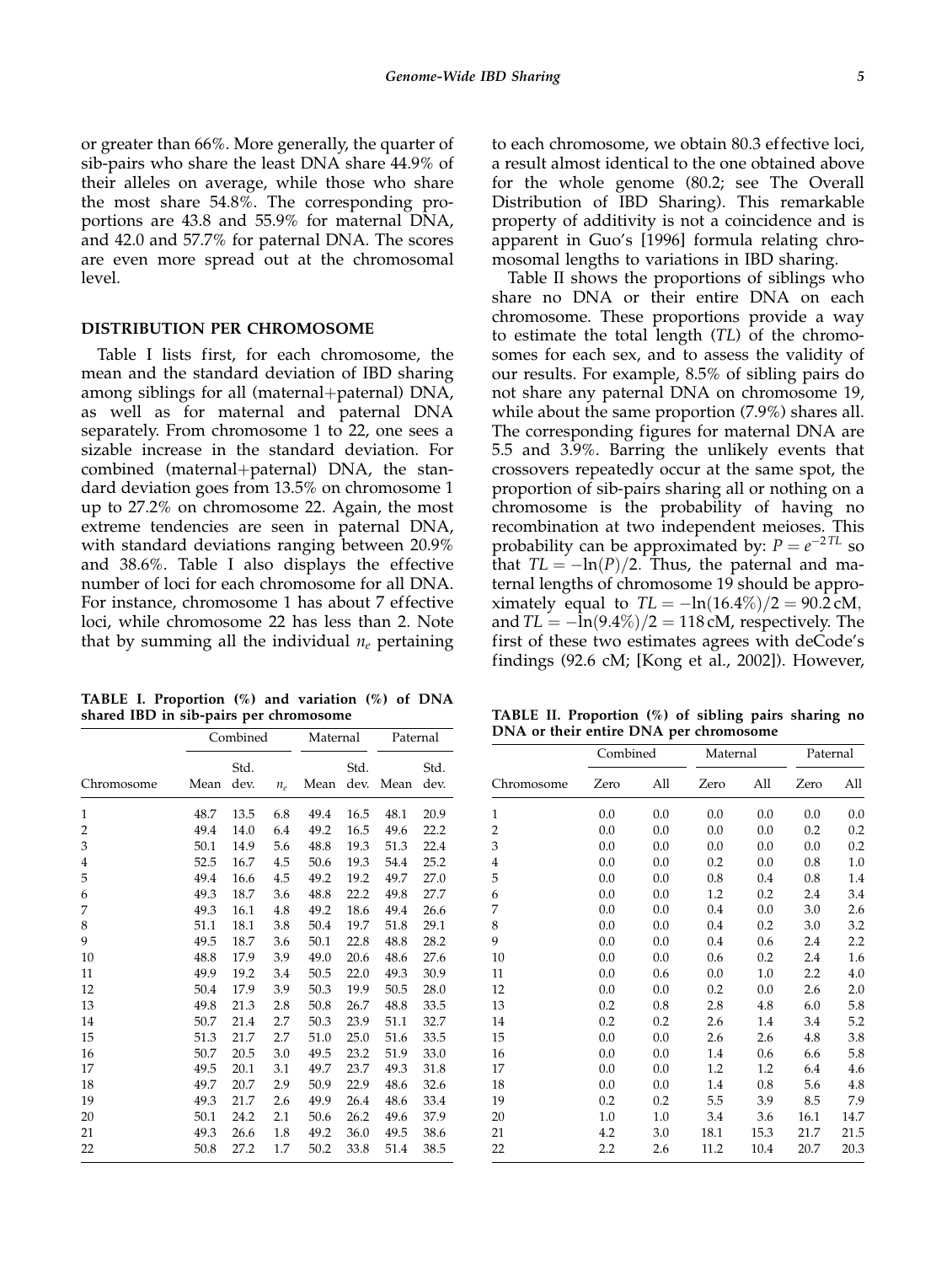our estimated length for the maternal chromosome is smaller than that of deCode (126.8 cM) [Kong et al., 2002]. Random fluctuations may explain this discrepancy, as the total number of independent sib-pairs in our sample is approximately equal to 88 (see above). Another likely possibility may be that interference in crossovers and the existence of recombination ''hotspots'' and ''deserts'' significantly affect the markers' lengths [Crawford et al., 2004; McVean et al., 2004].

#### DISTRIBUTION PER MARKER

Figure 2 shows that the overall distribution of IBD sharing among siblings per marker is positively skewed. This skew arises because of the large progeny sizes in the CEPH families. At any given locus, alleles may be all identical in the sibship if parents systematically transmit the same one to their progeny, although the probability for this to occur is low. On the other hand, siblings cannot have alleles that are all dif ferent from one another on a given marker because the parents have only 2 alleles to transmit. Consequently, when the progeny exceeds two, the mode and the median are shifted left to the mean. Note the very high paternal IBD sharing for one marker (Dnumber: D16S3068) on the high-resolution panel in Figure 2 (69.3%).

#### THE EFFECT OF TYPING ERRORS ON IBD SHARING

Table III shows the results of three simulations corresponding to typing error rates of 1, 5, and 10%. In the initial free-of-errors simulated dataset, the average IBD sharing was 49.94% and the standard deviation 4.15% (the standard deviation is higher than the one calculated on the main dataset because the marker coverage is now more sparse and uneven; remember that the purpose here is to illustrate with a replication of experimental conditions). As expected, the means of the dif ferent simulation rounds were very close to the theoretical value of IBD sharing (50%). The



Fig. 2. Frequency distribution of the proportion of DNA shared identical by descent per marker among CEPH siblings  $(n=1,257)$ markers).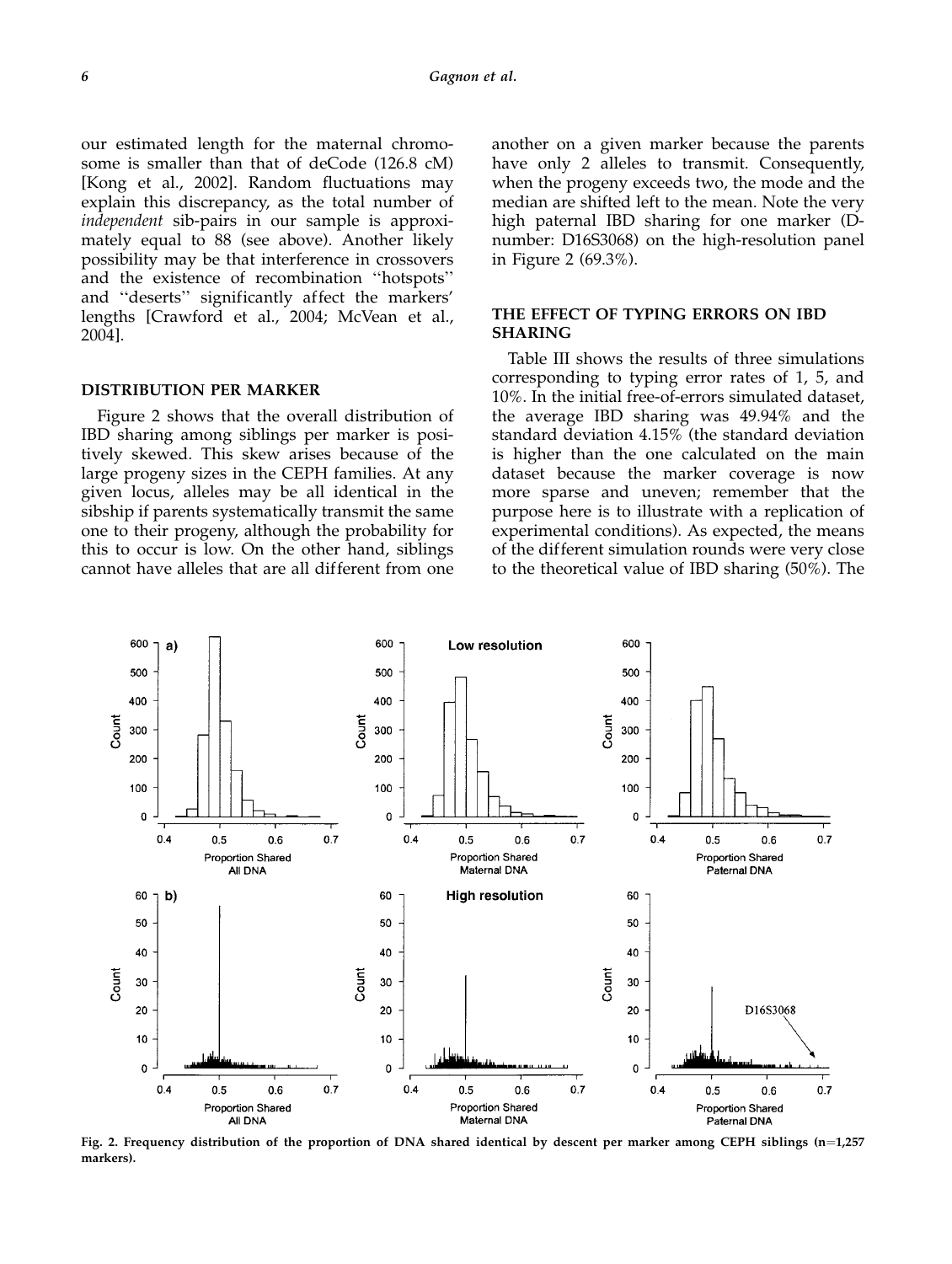TABLE III. Mean and standard deviations (%) of IBD sharing among siblings with simulated genotyping error rates of 1, 5, and 10% (from a subset of our data having an initial standard deviation of 4.15% in IBD sharing)

|                     |       | Genotyping error rate |       |                                              |       |      |  |  |
|---------------------|-------|-----------------------|-------|----------------------------------------------|-------|------|--|--|
|                     |       | $1\%$                 |       | 5%                                           | 10%   |      |  |  |
| Simulation<br>round |       |                       |       | Mean Std. dev. Mean Std. dev. Mean Std. dev. |       |      |  |  |
| $\mathbf{1}$        | 49.95 | 4.12                  | 50.09 | 3.96                                         | 50.01 | 3.66 |  |  |
| 2                   | 49.94 | 4.04                  | 49.96 | 3.88                                         | 49.96 | 3.65 |  |  |
| 3                   | 49.95 | 4.11                  | 49.92 | 3.91                                         | 49.94 | 3.73 |  |  |
| $\overline{4}$      | 49.92 | 4.12                  | 49.91 | 3.97                                         | 49.95 | 3.61 |  |  |
| 5                   | 49.95 | 4.12                  | 50.00 | 3.90                                         | 49.95 | 3.63 |  |  |
| Mean total          | 49.94 | 4.10                  | 49.97 | 3.92                                         | 49.96 | 3.66 |  |  |

standard deviation, on the other hand, decreased with increasing error rates. Each error can be seen as a virtual double crossing-over event that artificially increases the number of segregating units and thus decreases the standard deviation of IBD sharing. Concomitantly, the recombination fraction is inflated, resulting in increased apparent map distance [Buetow et al., 1994; Mitchell et al., 2003]. In the worse case scenario envisaged, a 10% genotyping error rate brings down the standard deviation from 4.15 to 3.66%, a reduction of about 12%. A more realistic error rate of 1% would slightly reduce the standard deviation from the same expected 4.15% to about 4.10%, representing a 1.2% decrease. At the intermediate level of a 5% error rate, one falls back on our estimated value of the standard deviation, i.e.,  $\sim$ 3.95% (3.92% in Table III).

## DISCUSSION

Although Mendel largely ignored several genetic mechanisms involved in the determination of traits (dominance, epistasis, interaction, etc.), he accurately described the actual process of gene transmission at the locus level. Genes are truly transmitted randomly with a fair chance of 50%, which results in an average of 50% of DNA sharing among brothers and sisters. However, there is a considerable amount of variation around the mean that has not yet been accurately sized and accounted for. The purpose of this report was to provide a glimpse of the variation that could trigger more advanced studies. Here are some comparisons of our results with estimations reported in the literature and some observations that can be derived from our findings.

The standard deviation in IBD sharing for the 498 sib-pairs of our sample was 3.95%, a score falling within the range of previously published theoretical expectations or simulations (Table IV). The lowest standard deviation found so far is that of Rasmuson [1993] who, using the ''recombination index'' (RI), derived a value of 3.53%. It is not clear how exactly Rasmuson obtained the value 100 for the RI. This is probably an overestimation, which results in a low variation in IBD sharing. The highest standard deviation documented is that of Suarez et al. [1979]. Based on a simulated model of ''chiasma localization,'' Suarez et al. [1979] obtained a value of 5.60%. Such localization may render the loci more dependent on one another, and may thus increase the variance in genome-wide IBD sharing. However, it is hard to imagine how this could have such a large effect. Judging from Guo's [1996] results, the increase in variation associated with the use of a chiasma model appears to be small, if not undetectable (Table IV). The reason for the discrepancy lies elsewhere: Suarez et al. [1979] used Hultén's data [1974] on *male* meiosis to calculate the variance of identity by descent, which has artificially decreased the number of independent meioses for the combined sex autosomes.

TABLE IV. Estimations of the standard deviations of the proportion of the genome shared by siblings in the literature and in this study

| Study                   | Method                                                                                   | Std. dev. $(\%)$ | Corresponding<br>$n_e$ |
|-------------------------|------------------------------------------------------------------------------------------|------------------|------------------------|
| Suarez et al. [1979]    | Simulations using male chiasma distribution                                              | 5.59             | 40                     |
| Risch and Lange [1979b] | Analytical estimation based on a probability-generating function                         | 4.00             | 78                     |
| Rasmuson [1993]         | Estimation based on the recombination index                                              | 3.53             | 100                    |
| Guo [1996]              | Analytical result based on a two-state Markov chain, using a sex-averaged<br>linkage map | 3.67             | 93                     |
| Guo [1996]              | Using a chiasma map                                                                      | 3.78             | 87                     |
| Guo [1996]              | Using data from deCode's map [Kong et al., 2002] in Guo's formula                        | 3.89             | 83                     |
| This study              | Empirical, with CEPH data                                                                | 3.95             | 80                     |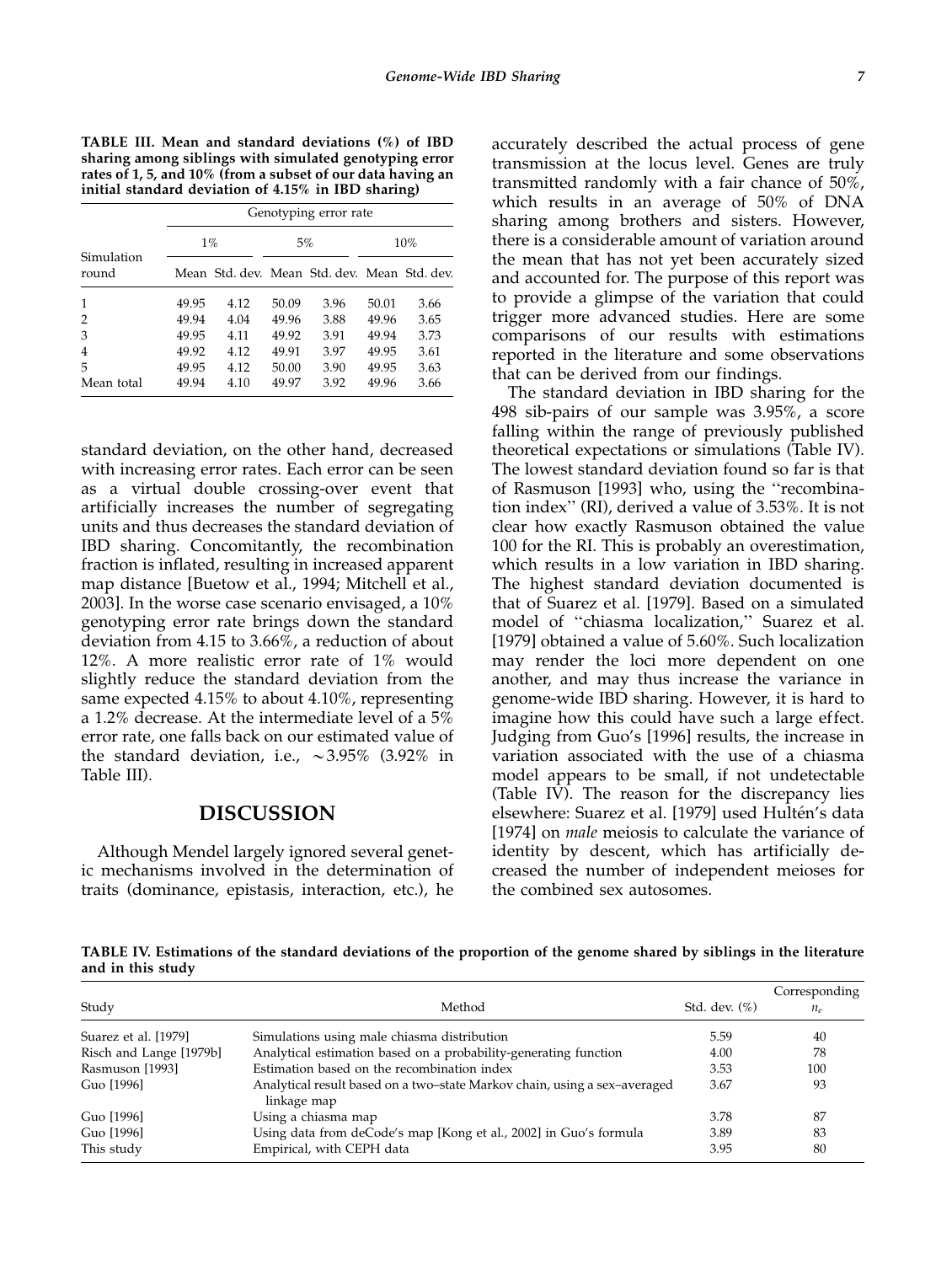In our opinion, the first ''accurate'' estimate of IBD variation was done by Risch and Lange as early as 1979 [Risch and Lange, 1979b]. Developing a probability-generating function for the number of crossovers, and using the relative lengths of each of the 22 autosomal chromosomes from available maps, they estimated a standard deviation of 4.00%. The latter result is closer to our empirical value than the low scores of 3.67 and 3.78% of fered by Guo [1996] who used chromosomal lengths amounting to 4,000 cM (adapted from Buetow et al.'s [1994] and Morton's [1991] maps). Plotting the more recent and probably more accurate lengths from the deCode's map (amounting to a total of 3,435 cM) in Guo's formula, one finds a standard deviation of 3.91%, which is consistent with our estimate. Note that the results are almost identical when using the 3,498-cM SNP map from Matise et al.'s [2003] map or the 3,488-cM microsatellite Marshfield map from Broman et al. [1998], i.e., 3.89%.

There are, however, some discrepancies at the chromosomal level between our results and those obtained with the use of Guo's formula (not shown). In comparison, our standard deviations are slightly lower for longer chromosomes and, conversely, slightly higher for smaller chromosomes. This is probably due to the limitation of our sample. The number of independent sib-pairs in the 8 CEPH families is approximately equal to 88. This number of ''trials'' may not be sufficient to allow, on the one hand, a complete unfolding of the variation to the extremes on large chromosomes and, on the other hand, to limit the random fluctuations occurring on the smaller ones. Admittedly, the two biases may have acted in opposite directions. Even on the largest chromosomes, the proportion of sib-pairs who share no DNA or all their DNA should be greater than zero in a sufficiently large sample. Table II shows that it is not the case in our sample. The large CEPH family structures may also asymmetrically constrain the range of variation [Suarez, et al., 1979]. Figure 2 clearly illustrates how this can lead to a high false-positive rate in classic linkage studies. Just by chance, a few markers may be shared by many siblings, while most will display less than 50% of sharing.

An improper marker coverage could have affected our results, but to a relatively small extent. In order to assess this possibility, we made successive random trims of the markers at different random positions, leaving a coarse, uneven distribution of anchors on the map. The results remained unchanged until reaching an average of 4 cM. After this threshold, the standard deviations in IBD sharing increased rapidly over 4%. The inclusion of only one type of marker in our analysis (dinucleotides) may also be seen as a potential source of bias. For instance, dinucleotide repeats are more prone to strand slippage (skipping of repeats during amplification resulting in fragments smaller than original fragments) than trinucleotide or tetranucleotide repeats [Weber and Broman, 2001]. However, owing to higher mutation rates, dinucleotides have higher heterozygosity rates than markers with higher repeat lengths [Chakraborty et al., 1997], a highly desirable property in a study of the variation in IBD sharing. Similarly, although a cost-ef fective set of tightly spaced SNPs provides superior power to detect linkage than the more widely spaced microsatellites [Evans et al., 2004; Middleton et al., 2004; Pato et al., 2005], the strong reduction in heterozygosity of such markers could result in a highly uneven distribution of loci with unambiguous phase, which would unduly increase the variance in the estimation of genomewide IBD sharing.

In our ''no errors'' simulation dataset, a sparse and non-uniform distribution of markers was deliberately chosen, resulting in an overestimate of the variations in IBD. Genotyping error rates of 1, 5, and 10% resulted in smaller standard deviations. The intermediate rate of 5% produced a result that closely matched our above-reported final estimate of 3.95%. All these manipulations have left the mean unchanged to 50%, while showing how two counterbalancing biases may cancel each other out so as to finally yield reasonable estimates of the standard deviation. Nevertheless, overall, an unlikely high error rate (5% or more) is needed to appreciably affect the variation in IBD sharing. In a sib-pair study with no parental DNA available, other typing errors would be likely, such as those involving alleles that are absent in the parent generation. Such errors would reduce the mean but increase the standard error of IBD sharing.

Our empirical study may provide useful insights for research involving linkage analyses and human identity assessment in general. For instance, the high proportions of sibling pairs who share no DNA or their entire DNA on small chromosomes (Table II) highlight the dif ficulties for detecting linkage in those chromosomes. As another example, multi-locus match probabilities in forensic inquiries usually assume indepen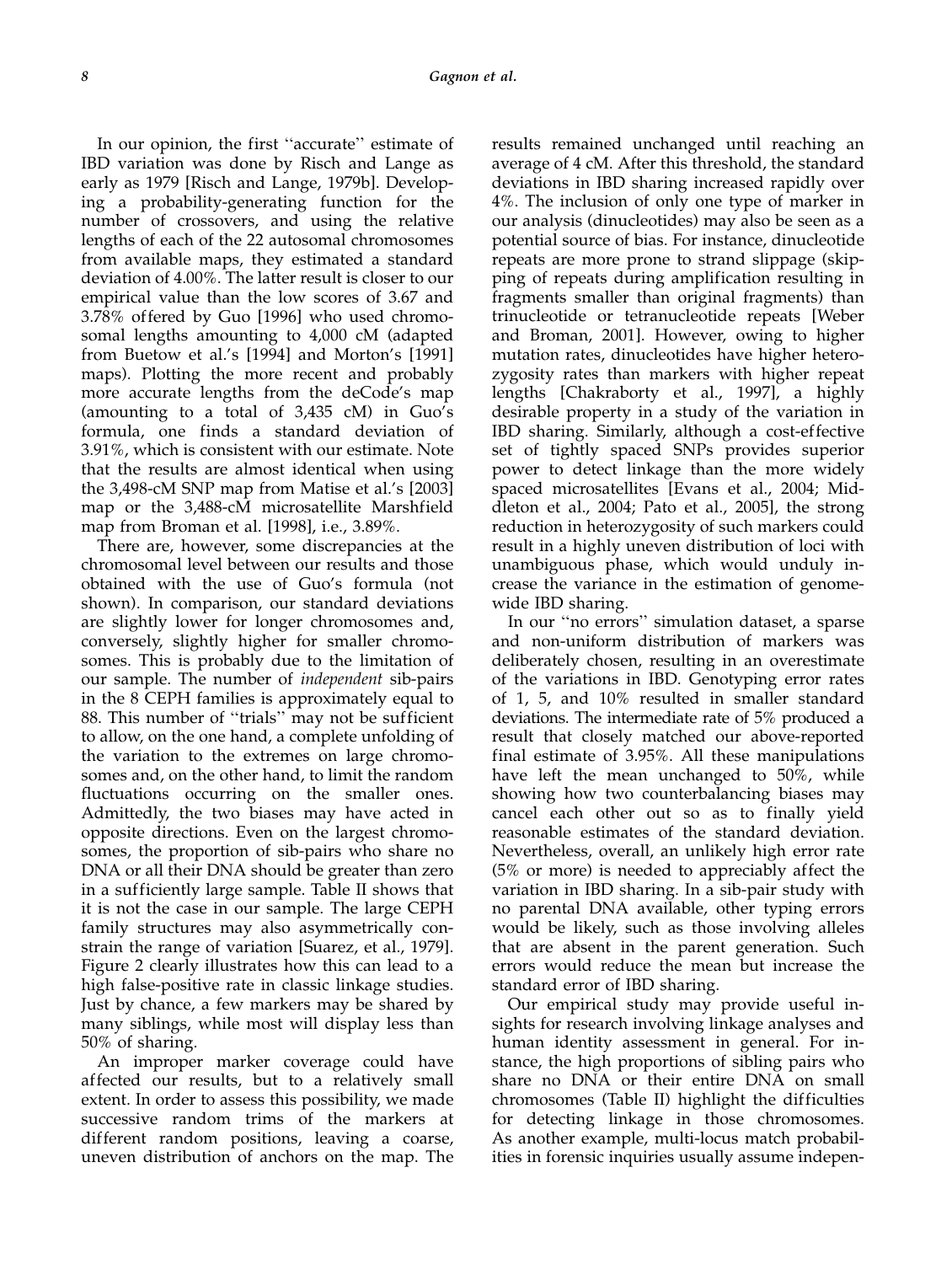dence between loci [Ayres, 2000], and typing additional loci on small chromosomes, which contain very few independent loci, may rapidly produce decreasing returns [Weir, 1994].

Using the effective number of loci, we can derive the approximate number of markers that one could expect to fall in the critical area at a given level of significance. The variation in IBD that we measured for the sib-pairs is that of a random variable with about 80 independent ''trials.'' Dividing the total number of markers included in the analysis (1,522) by the number of independent loci (80.2), we obtain the size of the ''blocks'' that segregated independently in the genome of the sib-pairs  $(=1,522/80.2 \approx 19)$ . The markers contained in such a hypothetical block do not segregate together as parts of a haplotype on a given chromosome; they form a bloc in the sense that they are ''statistically'' linked. At a 95% level of confidence, and with 100 independent sib-pairs, we would expect about  $(0.05)$ .80 = 4 of such blocs, for which the IBD sharing would fall over 56.9% or under 43.1%  $(= 0.5 \pm 1.96 \times \sqrt{0.125/100})$ . In other terms, out of 1,522 markers, 38 would have IBD scores greater than 56.9% and the same amount would have scores lower than 43.1%. These calculations are fairly simple and open the way for a quick assessment of the genome-wide significance threshold for sib-pairs in a descriptive, preliminary phase of a linkage study.

## ACKNOWLEDGMENTS

We thank Mourad Sabbatou of the CEPH in Paris for useful advice on data selection, Benjamin Beall, Edwin John Sullivan, and the two anonymous reviewers for helpful comments on an earlier draft of this paper.

## ELECTRONIC DATABASE INFORMATION

All data used in this article were downloaded from the CEPH Genotype database browser V2.0b at http://www.cephb.fr/cephdb/php.

### REFERENCES

Abecasis GR, Cherny SS, Cookson WO, Cardon LR. 2002. Merlin: rapid analysis of dense genetic maps using sparse gene flow trees. Nat Genet 30:97–101.

- Ayres KL. 2000. A two-locus forensic match probability for subdivided populations. Genetica 108:137–143.
- Broman KW, Murray JC, Sheffield VC, White RL, Weber JL. 1998. Comprehensive human genetic maps: individual and sexspecific variation in recombination. Am J Hum Genet 63:861–869.
- Brzustowicz LM, Merette C, Xie X, Townsend L, Gilliam TC, Ott J. 1993. Molecular and statistical approaches to the detection and correction of errors in genotype databases. Am J Hum Genet 53:1137–1145.
- Buetow KH, Ludwigsen S, Scherpbier-Heddema T, Quillen J, Murray JC, Sheffield VC, Duyk GM, Weber JL, Weissenbach J, Gyapay G, et al. 1994. Human genetic map. Genome maps V. Wall chart. Science 265:2055–2070.
- Chakraborty R, Kimmel M, Stivers DN, Davison LJ, Deka R. 1997. Relative mutation rates at di-, tri-, and tetranucleotide microsatellite loci. Proc Natl Acad Sci USA 94:1041–1046.
- Collins A, Morton NE. 1995. Nonparametric tests for linkage with dependent sib pairs. Hum Hered 45:311–318.
- Cotterman CW. 1940. A Calculus for statistical genetics: Ohio State University.
- Crawford DC, Bhangale T, Li N, Hellenthal G, Rieder MJ, Nickerson DA, Stephens M. 2004. Evidence for substantial fine-scale variation in recombination rates across the human genome. Nat Genet 36:700–706. Epub 2004 Jun 6.
- Dib C, Faure S, Fizames C, Samson D, Drouot N, Vignal A, Millasseau P, Marc S, Hazan J, Seboun E, et al. 1996. A comprehensive genetic map of the human genome based on 5,264 microsatellites. Nature 380:152–154.
- Donnelly KP. 1983. The probability that related individuals share some section of genome identical by descent. Theor Popul Biol 23:34–63.
- Evans DM, Cardon LR, Morris AP. 2004. Genotype prediction using a dense map of SNPs. Genet Epidemiol 27:375–384.
- Fulker DW, Cherny SS, Cardon LR. 1995. Multipoint interval mapping of quantitative trait loci, using sib pairs. Am J Hum Genet 56:1224–1233.
- Guo SW. 1994. Computation of identity-by-descent proportions shared by two siblings. Am J Hum Genet 54:1104–1109.
- Guo SW. 1995. Proportion of genome shared identical by descent by relatives: concept, computation, and applications. Am J Hum Genet 56:1468–1476.
- Guo SW. 1996. Variation in genetic identity among relatives. Hum Hered 46:61–70.
- Haseman JK, Elston RC. 1972. The investigation of linkage between a quantitative trait and a marker locus. Behav Genet 2:3–19.
- Hulten M. 1974. Chiasma distribution at diakinesis in the normal human male. Hereditas 76:55–78.
- Jensen-Seaman MI, Furey TS, Payseur BA, Lu Y, Roskin KM, Chen CF, Thomas MA, Haussler D, Jacob HJ. 2004. Comparative recombination rates in the rat, mouse, and human genomes. Genome Res 14:528–538.
- John S, Shephard N, Liu G, Zeggini E, Cao M, Chen W, Vasavda N, Mills T, Barton A, Hinks A, et al. 2004. Whole-genome scan, in a complex disease, using 11,245 single-nucleotide polymorphisms: comparison with microsatellites. Am J Hum Genet 75:54–64.
- Kong A, Gudbjartsson DF, Sainz J, Jonsdottir GM, Gudjonsson SA, Richardsson B, Sigurdardottir S, Barnard J, Hallbeck B, Masson G, et al. 2002. A high-resolution recombination map of the human genome. Nat Genet 31:241–247.
- Leclair B, Fregeau CJ, Bowen KL, Fourney RM. 2004. Enhanced kinship analysis and STR-based DNA typing for human identification in mass fatality incidents: the Swissair flight 111 disaster. J Forens Sci 49:939–953.